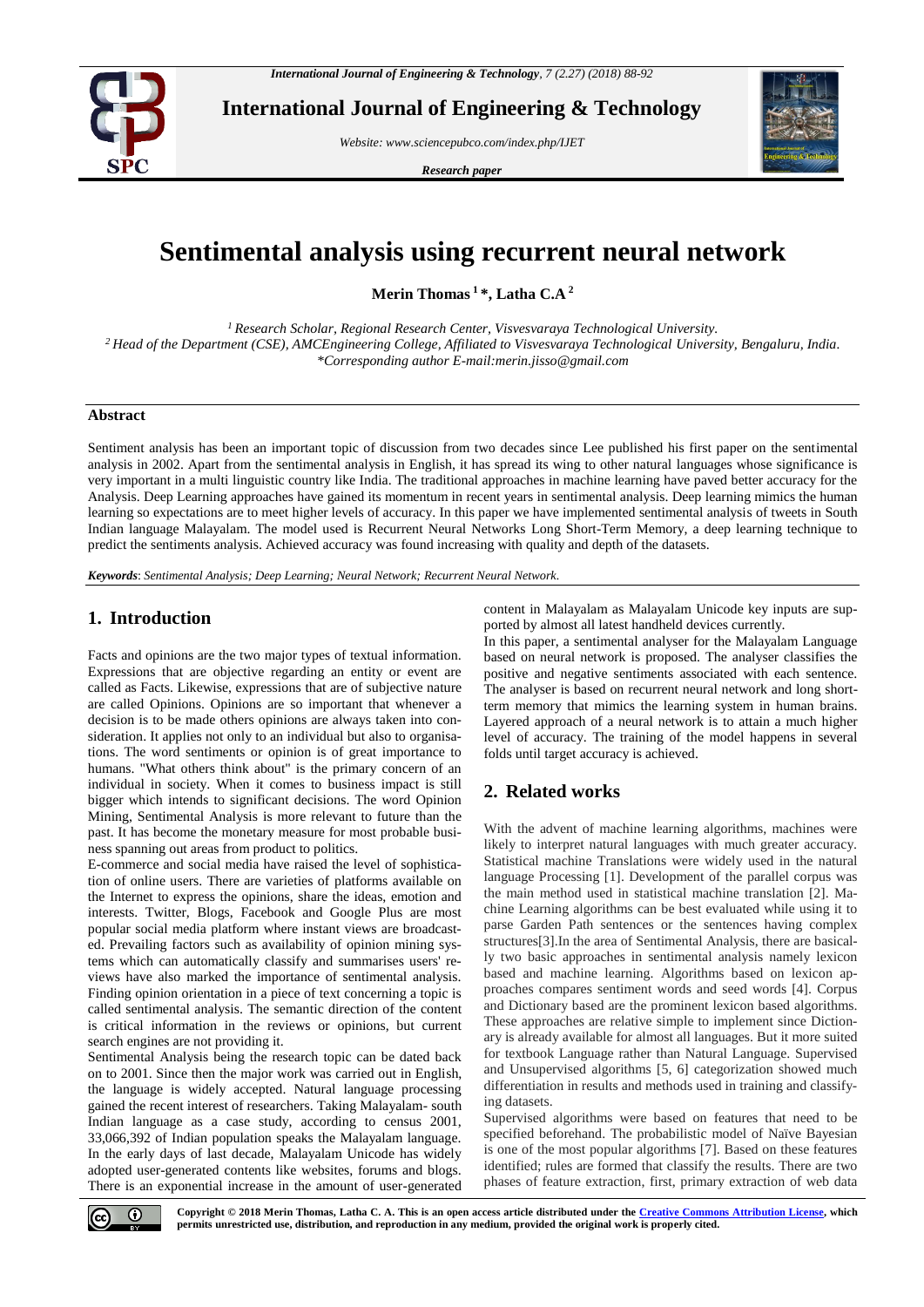and converting to the standard format and next phase forming the feature vectors [8]. Multinomial Naïve Bayesian is also a trusted model of Bayesian versions. Support vector machines are one of the baseline models for text classification that can be considered for full-length sentimental analysis [9].

Automatic content generation and increased use of social media with the fast-growing internet has made the task of researchers even more difficult. Feature Extraction and feature identification became chaos. The concept of unsupervised learning algorithms paved the way for better machine learning algorithms. Unsupervised algorithms were able to decide upon features in the process of training on the dataset and were able to perform well on exhaustive learning. As a result the new horizon of neural network and deep learning emerged. Basic classification of machine learning algorithms is shown below in Fig. 1.

On the other hand data to analyze can fall into two types. First one is structured and other is the unstructured data[10]. In case of unstructured data, it is important to normalize the data, to provide better understanding to machine [11].While working with language datasets, structural, lexical and semantic ambiguities are to be taken care [12].

## **3. Deep learning and neural network**

Neural networks are used in deep learning in order to stimulate decision making like humans. Neural networks as the name indicate imitates the neuron in human brain. Schematic for a neuron in neural network is shown in the Fig. 1. Neuron cells spike the information to next neuron if activation signals cross certain threshold. Input and its corresponding weight is applied to a transfer function and in turn fed to activation function that generates threshold values.



**Table 1:** Classification of Algorithms Used in Sentimental Analysis

| Sentimental<br>Analysis | Lexicon<br><b>Based</b> | Dictionary<br><b>Based</b> |                       |
|-------------------------|-------------------------|----------------------------|-----------------------|
|                         |                         | Corpus Based               | Statistical           |
|                         |                         |                            | Semantic              |
|                         |                         | Decision Tree              |                       |
|                         |                         | <b>Rule Based</b>          |                       |
|                         | Machine<br>Learning     | Linear                     | <b>SVM</b>            |
|                         |                         |                            | Neural Net-<br>work   |
|                         |                         |                            | Naïve Bayesian        |
|                         | Supervised              | Probabilistic              | Bayesian Net-<br>work |
|                         |                         |                            | Maximum<br>Entropy    |
|                         |                         |                            | <b>CNN</b>            |
|                         | Unsupervised            | Deep Learn-<br>ing         | LSTM                  |
|                         |                         |                            | <b>RNN</b>            |

Programmed Activation neuron is a classifier called as perceptron which is capable of linearly separating the datasets. Neural networks can be applied to linearly separable data. The neuron can accept input vector  $V=[x_1, x_2, \ldots, x_n]$  and their corresponding weights that decide the prominence of feature  $W = [w_1, w_2, w_n]$ respectively. The transfer function (ai) is evaluated as the summation of the product of input element, and corresponding weights are given as  $a_i = x_1w_1 + x_2w_2 + \dots + x_nw_m + b$ , Where 'b' is the bias. The activation function f (ai) decides threshold attained, which is given below

 $y = f(a_i) = f(\sum x_iw_i + b)$ , where i=1 ton.

This model of neuron is to be trained with all possible datasets. Weights and corresponding bias is adjusted through learning to obtain minimum error, relative to target data.

# **4. Deep learning model for natural language processing**



**Fig. 2:** Bagnio's Deep Learning Model for Natural Language Processing.

Bengio's primary model for Natural Language Processing is shown above in Figure 2. Representation of words in a distributed environment can be learned by using language modeling [13]. A sequence of words forms corpus which is then associated with a feature vector for its real value and probability function and its parameters depicting sequence. The network is then trained with this corpus.

Sentence Level Architecture of Natural Language Processing [14] is shown in Fig. 3 that takes the whole sentence as input. The sequence layer followed by pooling layer creates feature map of a fixed size. The feature map goes to neuron layers producing one tag for each sentence. The Network model is characterized by a dimension of word vectors, activation function and neural layers which are tuned to achieve the best performance for a particular task.

An end to end system that leads to output in just one step is basically called deep learning whose mathematical computation is relatively high taking huge time for training [15]. Deep learning paradigm can be categorized predominantly into convolution neural network and recurrent neural network. Convolution neural networks (CNN) are based on word embeddings. Single convolution networks with a language model cater semi-supervised learning of generalized shared task improving the performance of analysis [16]. Other versions of CNN include CNN- rand that use word vectors that are initialized randomly, CNN-static utilize vectors that are pre-trained, that are never updated, CNN-nonstatic is same as static, but word vectors are updated during training. CNN-multichannel makes use of two set of word vectors out of which one is updated, and other is not updated. A hybrid version of CNN and RNN framework is also used for better accuracy [17].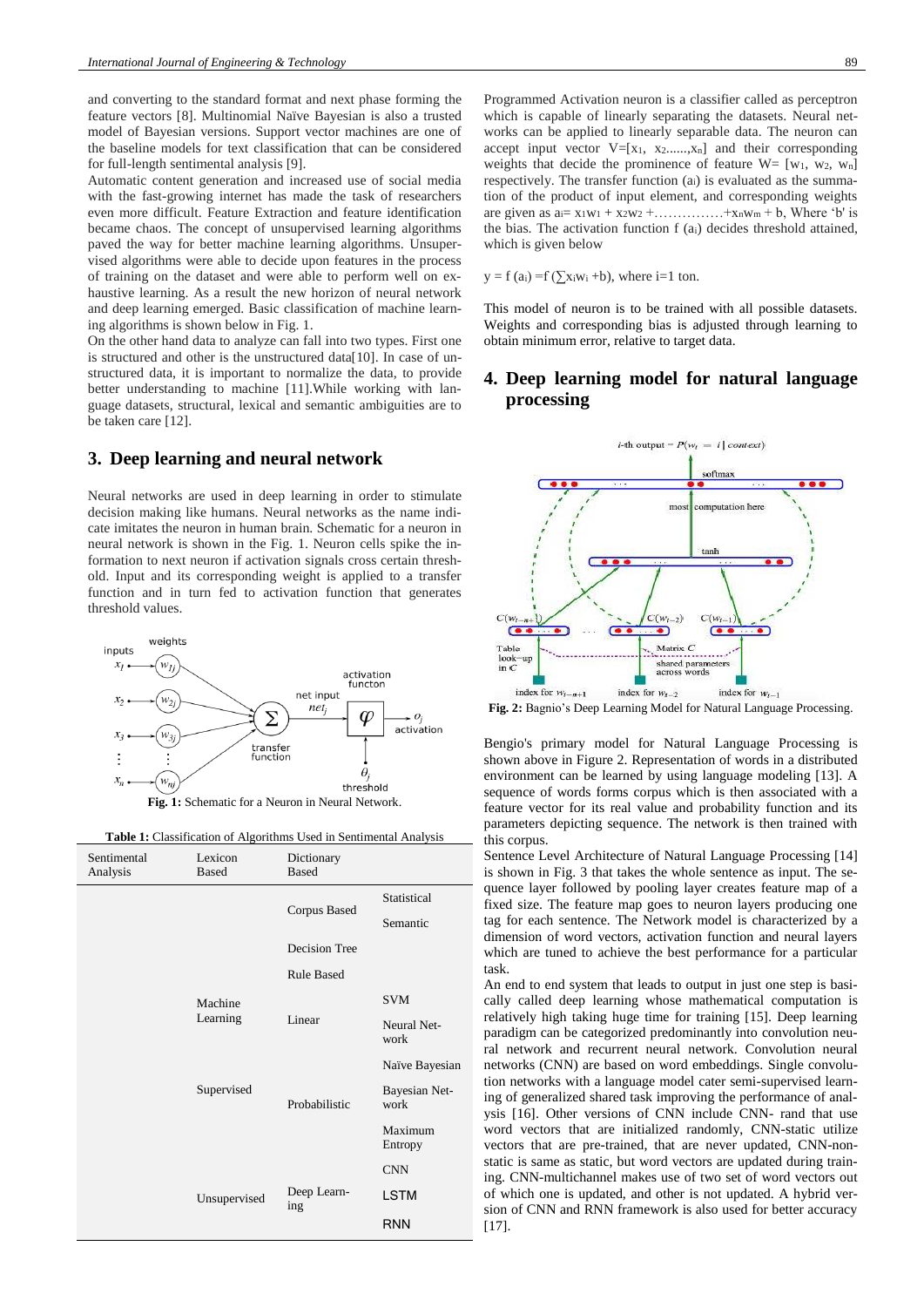

**Fig. 3:** Sentence Level Architecture of Natural Language Processing.

## **5. Recurrent neural networks (RNN)**

Recurrent Neural Network Models [18] is shown in the figure 4 is one of the models of neural networks that do not depend on size about a window when natural language processing scenario is considered. RNN can keep the record of all the input values that are viewed by the network and also current input, which is value hidden at each layer network depend on all the previously seen inputs.



**Fig. 4:** Recurrent Neural Network with Three Time Steps.

Exhaustive training is to be done to this model and weights are to be adjusted so that higher accuracy is obtained [19]. Recurrent neural network in the scenario of sentimental analysis can also be modeled based on Sentiment Treebank [20]. Deep Recursive Neural Network is one of the newest architecture found by stacking multiple Neural Networks which can be used for fine-grained classification [21].

#### **6. Long short term memory (LSTM)**

Long Short-Term Memory networks [22] are the new version of the recurrent neural networks, but activation units are highly complicated. The memory cell is the major component of the unit. Two ways in which information can be stored are Short-term Memory that holds the recent history represented by activation function of the neuron cell, based on back propagation, weights that are modified is stored in Long-term Memory. Information can

be stored for a longer term in LSTM model mostly from 10-12 steps of natural Language Processing Task. Better results are obtained if linear chain structure of LSTM is replaced by tree structure of the LSTM [23]. LSTM cell is shown below in figure 5.



### **7. Methodology**

The sentimental analysis system can address classifications of sentiments in to binary as well as fine-grained over user reviews and natural opinions in Malayalam. The slang of the language is also to be understood by the system that is used at various places. Better capturing of local syntax with the slang of the regions with meaningful collocations should be identified to improve the predictability of the sentiment analyser. The crucial component of the proposed system is the sentiment analyser. The paper shows the implementation of sentimental analyser using neural networks and LSTM for Malayalam datasets. The algorithm used is mentioned below.

#### Algorithm for RNN-LSTM

- 1) Open the file and read sentences and its tagged sentiments
- 2) Remove all punctuation and extra characters from the text
- 3) Split the sentences into individual words
- 4) Build a dictionary of words and map each word to integers starting at 1
- 5) Convert sentences in to array of integers
- 6) Convert the sentiment labels (Positive/negative), to integers 1 & 0 respectively
- 7) Truncate reviews whose length is more than 250 to first 250 characters.
- 8) Remove zero length reviews and left pad 0s to reviews shorter than 250.
- 9) Split the data in to Training (80%) & test (20%) data sets
- 10) Build the LSTM Graph with number of units in hidden layers in LSTM cells as 256, with 1 layer, batch size of 500 and learning rate of 0.01
- 11) Add an embedding layer with number of units in layer as 200
- 12) Create a LSTM cell for the graph with size of 256
- 13) Add dropouts to the inputs/outputs to the cell which wraps the cell within another cell
- 14) Create multiple LSTM layers with multi RNN Cell
- 15) Add forward pass through RNN by passing vectors from embedding layer
- 16) Convert training data to batches and feed in to model
- 17) Make test data in to batches and run through, and store accuracy percentage of each batch
- 18) Calculate Test Accuracy by taking average of batch accuracy values.

An output of the program is the sentiment of the sentence. The basic Program block is depicted in the Fig. 7 given below. Extensive training dataset was collected, and weights were associated with each sentence in the dataset.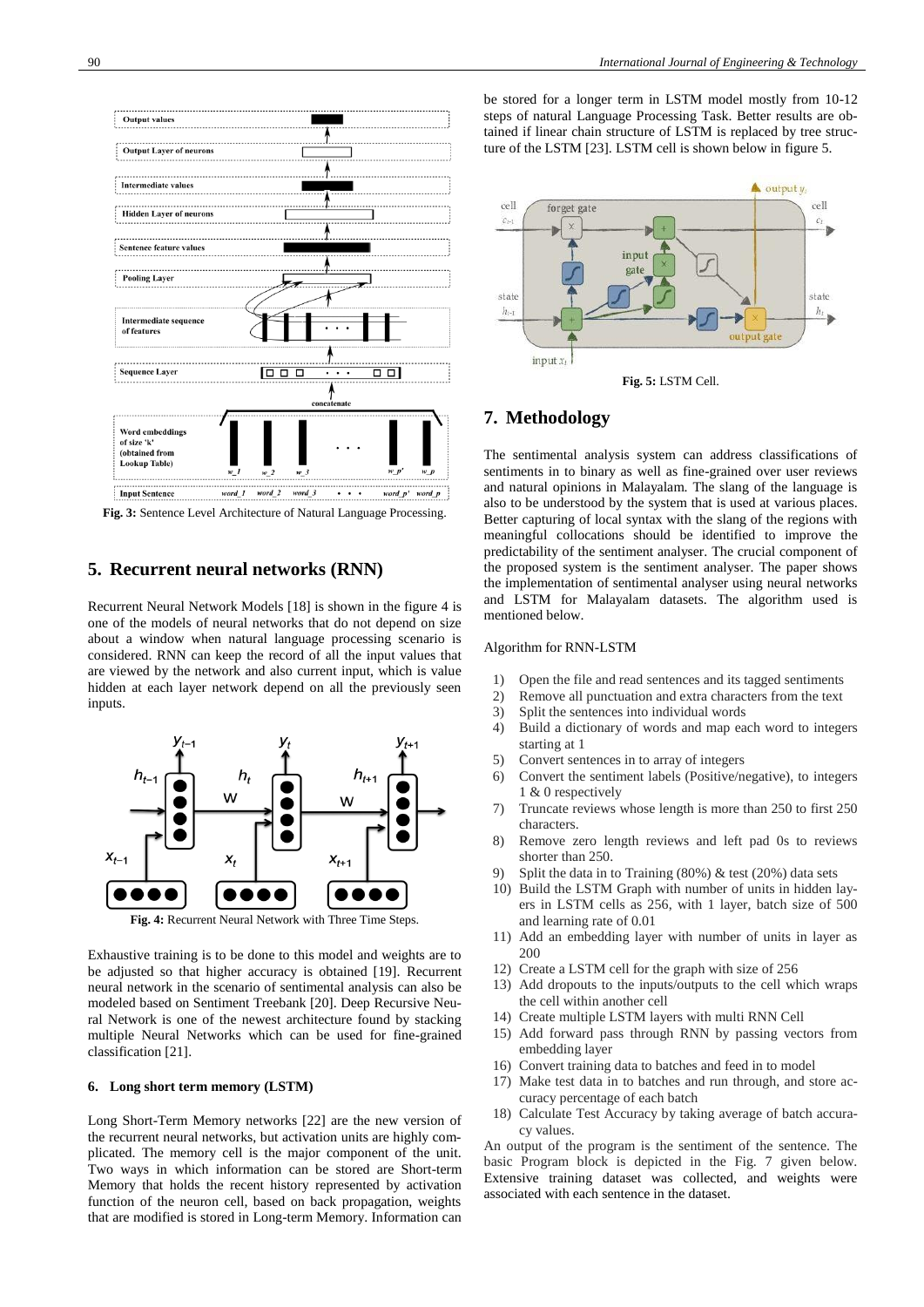

**Fig. 7:** Basic Program Blocks.

Extensive training dataset was collected, and weights were associated with each sentence in the dataset. Dataset is then fed to neural model. The dataset has training data and test data. Training data is textfile consisting of Malayalam language sentences that are positive and negative. It is always desirable that some positive and negative sentences in the training datasets are equal. Once training of the model is done, and desirable Batch Accuracy is obtained, Then the model can be used to predict the sentiments associated with the Malayalam sentence fed as an input with greater accuracy.

#### **8. Experimental results and discussions**

Input is fed in batches and accuracy of the model is evaluated each time in batches. The average of batch accuracy will be the actual accuracy of the model. Fig. 8 shows the snapshot of the test result. Analysis of the Result collected and used to train and test the model is highly significant. Fig. 9 shows the accuracy level attained. Initial batch Iterations have given low accuracy. Automatic selection of features from data makes deep learning techniques much better algorithm since it helps the programmer from the task of identifying the features. This is very relevant in the case when datasets grow and when numbers of features to be considered grow exponentially.

```
\verb|C:\Users\merin\AppData\Local\Programs\Python\Python36\python.exe C://Bers/merin/Py25001
25000
 Zero-length reviews: 1
Maximum review length: 2514
Zero-length reviews: 0
Maximum review length: 200
25000
 <class
                 'numpy.ndarray
                                                   \overline{a}\mathbf{0}Ó
                                                                                                                     \mathbf{0}\mathbf{0}\overline{0}\mathbf{0}T
           \mathfrak{c}\overline{0}\overline{0}\theta\overline{0}\overline{0}\ddot{\mathbf{0}}\mathbf{0}\overline{0}\mathbf{0}\overline{0}\mathbf{0}\theta\theta\theta\theta\theta\mathbf{0}\theta\theta\mathbf{0}\mathbf{0}\theta\mathbf{0}\mathbf{0}\mathfrak{c}\theta\circ\theta\theta\mathfrak{g}\theta\theta\theta\mathbf{0}\theta\theta\theta\theta\theta\theta\theta\theta\theta\mathfrak{g}\theta\theta\overline{0}\overline{0}\theta\sqrt{2}\overline{0}\theta\overline{0}\overline{0}\theta\theta\theta\theta\theta\theta\theta\theta\mathbf 0\theta\theta\mathbf{0}\theta\overline{0}\overline{0}\theta\theta\theta\theta\mathfrak{g}\mathbf{0}\overline{0}\mathbf{0}\overline{0}\circ\overline{0}\overline{0}\theta\theta\overline{0}\mathbf 0\mathbf{0}\mathbf{0}0
                        ^{\circ}^{\circ}0
                                                                \mathbf 00
                                                                                                                                  0
           \mathfrak{g}\mathbf{0}\mathbf{0}\mathbf{0}\mathbf{0}\mathbf{0}\mathbf{0}\theta\mathbf{0}\theta\theta\theta\theta\mathbf 06060
                    103
                                   26
                                                                                      226
                                                                                                                367
                                                                                                                                  8
                                                                                                                                              13
                                                                                                                                                             3
       433
                                     \,1\,1931
                                                                 4 19878
                                                                                          2 21040]
 200
 [1, 103, 26, 6060, 2, 1, 226, 6, 367, 8, 13, 3, 433, 4, 1, 1931, 4, 19878, 2, 2104
                                                     Feature Shapes:
Train set:
                                                      (20000, 200)Validation set:
                                                      (2500, 200)Test set:
                                                      (2500, 200)label set:
                                                      (20000, )Validation label set:
                                                      (2500, )Test label set:
                                                                        (2500, )
```
**Fig. 8:** Results Snapshots.



**Fig. 9:** Test Accuracy.

## **9. Conclusion**

Sentimental Analysis is modeled by the methods of RNN-LSTM. The average accuracy of 80 % is acquired by this model. The accuracy of the results can be still improved by having deeper datasets. Comparative approach can also be done with various Deep Learning techniques. Deep Learning using RNN can also be used for the sentimental analysis of other language domains and also to deal with cross-linguistic problems.

## **Acknowledgement**

I thank CHRIST Deemed to be University, Bangalore, for providing favorable environment for carrying out my Research work.

#### **References**

- [1] Ali, Aasim, ShahidSiddiq, and Muhammad Kamran Malik. "Development of parallel corpus and english to urdu statistical machine translation." *Int. J. of Engineering & Technology IJET-IJENS* 10 (2010): 31-33.
- [2] DEEP, Kamal; KUMAR, Ajit; GOYAL, Vishal. Development of Punjabi-English (PunEng) Parallel Corpus for Machine Translation System. International Journal of Engineering & Technology**,** [S.l.], v. seven, n. two, p. 690-693, may 2018. ISSN 2227-524X.
- [3] Du, Jiali, Pingfang Yu, and Minglin Li. "Machine Learning from Garden Path Sentences: The Application of Computational Linguistics." *International Journal of Emerging Technologies in learning (iJET)* 9.6 (2014): 58-6[2https://doi.org/10.3991/ijet.v9i6.4109.](https://doi.org/10.3991/ijet.v9i6.4109)
- [4] PrabhuPalanisamy, Vineet Yadav and HarshaElchuri, (2013). "Serendio Simple and Practical Lexicon Based approach to Sentiment analysis," Volume 2: Seventh International Workshop on Semantic Evaluation, Atlanta, Georgia, pages 543–548.
- [5] I.Hemalatha, Dr.G.PSaradhi Varma, Dr.A.Govardhan(2013), "Sentiment analysis tool using machine learning algorithm", volume 2, Issue 2, International journal of emerging Trends and Technology in computer.
- [6] Peter D.Turney, (2002), "Thumbs up and thumbs down? Semantic Orientation Applied to Unsupervised Classification", Proceedings of the 40th Annual Meeting of the Association for Computational Linguistics, Philadelphia, Pennsylvania, 417-424.
- [7] Bo Pang, Lillian Lee, and ShivakumarVaithyanathan. 2002. Thumbs up: sentiment classification using machine-learning techniques. In Proceedings of the ACL-02 conference on Empirical methods in natural language processing-Volume 10, pages 79– 8[6.https://doi.org/10.3115/1118693.1118704.](https://doi.org/10.3115/1118693.1118704)
- [8] Amolik, Akshay, et al. "Twitter sentiment analysis of movie reviews using machine learning techniques." *International Journal of Engineering and Technology* 7.6 (2016): 1-7.
- [9] Sida Wang and Christopher D Manning. 2012. Baselines and bigrams: Simple, good sentiment and topic classification. In Proceedings of the 50th Annual Meeting of the Association for Computational Linguistics: Short Papers-Volume 2, pages 90–94.
- [10] Asha, T., et al. "Building machine learning algorithms on Hadoop for bigdata." *International Journal of Engineering and Technology* 3.2 (2013).